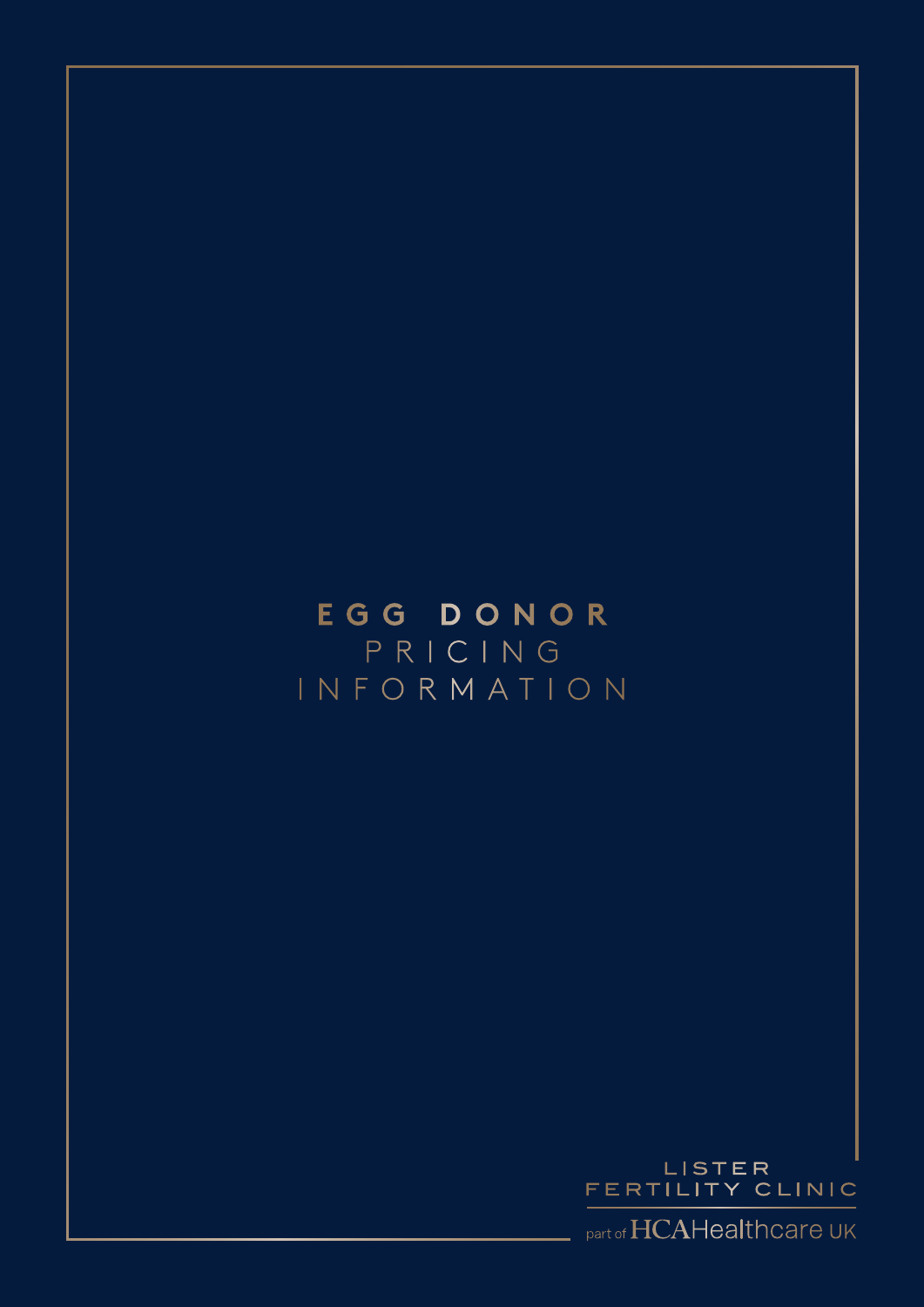### **WELCOME**

At Lister Fertility Clinic, we run a dedicated egg donation programme that is one of the longest running and most successful in the UK.

As such, we are aware of the emotional strain that infertility places on most couples and in particular the issues that surround egg donation. The dedicated egg donation team, whose key members have worked in the Lister Fertility Clinic for many years, allow us to provide the continuity of care, friendly but professional environment and support that we feel is essential to your experience. We have also launched two new international partnerships to provide frozen donor eggs to our patients.

Whether you are in a heterosexual, same sex relationship or single, we are here to help, with our team of counsellors providing continuous support before, during and after your treatment.

### **C O N T E N T S**

4 Recipient Cycle using Lister Egg Sharing Donor Recipient Cycle using Lister Egg Bank Donor Recipient Cycle using Known Donor Recipient Cycle using Embryo Donor Recipient Cycle using Altrui-recruited Donor Recipient Cycle using Grace-recruited Donor Recipient Cycle using Apricity Donor Pathway (Fresh Transfer) Recipient Cycle using Apricity Donor Pathway (Embryo Freeze and Frozen Transfer)

12 Recipient Cycle using self-recruited Intersono Ukraine Donor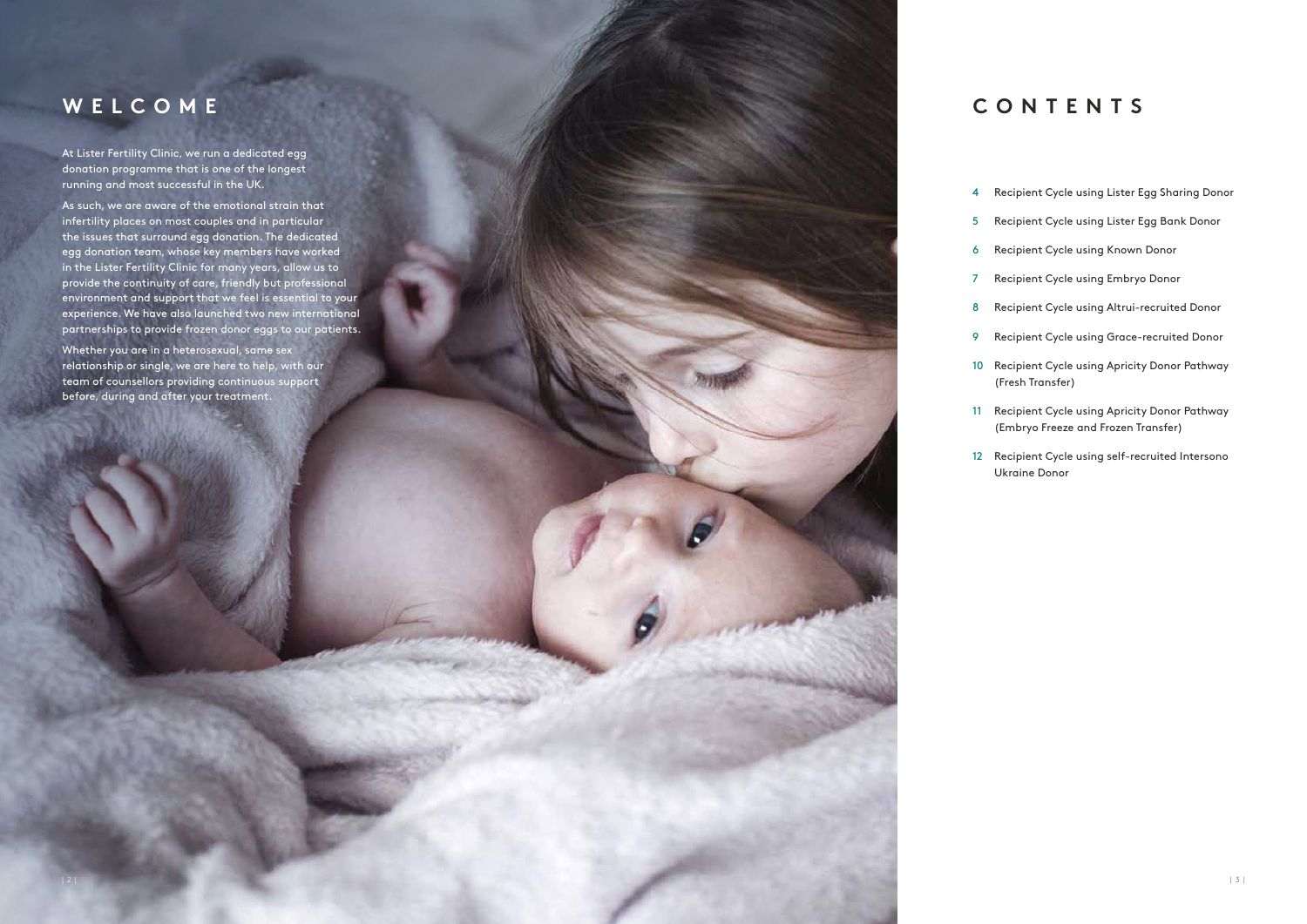# **RECIPIENT CYCLE USING LISTER EGG BANK DONOR \***

# R E C I P I E N T C Y C L E U S I N G LISTER EGG SHARING DONOR

| <b>Treatment package</b>                                        | £7,500                    |
|-----------------------------------------------------------------|---------------------------|
| Triage by OD coordinator                                        |                           |
| Implications counselling for recipients                         |                           |
| OD team consultation                                            |                           |
| Screening check list and treatment plan                         |                           |
| <b>HFEA</b> fee                                                 |                           |
| Donor screening                                                 |                           |
| Donor stimulation medication                                    | Part of treatment package |
| Donor stimulation bloods                                        |                           |
| Donor egg collection                                            |                           |
| Recipient monitoring scans                                      |                           |
| Donor/recipient cycle management                                |                           |
| Sperm preparation and standard IVF fertilisation                |                           |
| Recipient embryo transfer (or freeze if no transfer)            |                           |
| Package excludes                                                |                           |
| Pre-consultation tests if needed (transvaginal scan/semen)      | £200/£165                 |
| Initial consultation (up to 60 min)                             | £250                      |
| Waiting list enrolment fee/egg bank (non-refundable, per cycle) | £550                      |
| Monitored cycle (if required)                                   | £650                      |
| Monitored cycle medication (if required)                        | £200-£550 (average £300)  |
| Recipient female screening tests (initial) <sup>a</sup>         | £565                      |
| Recipient male screening tests (initial) b                      | £145                      |
| OD cycle medication for recipient <sup>c</sup>                  | £200-£550 (average £300)  |
| Blastocyst culture                                              | £615                      |
| <b>Example cost**</b>                                           | £11,145                   |
| Potential additional cost                                       |                           |
| <b>ICSI/IMSI</b>                                                | As per main price list    |
| Embryo freezing including 1st year storage (if applicable)      | £940                      |

| <b>Treatment package</b>                                        |                           |
|-----------------------------------------------------------------|---------------------------|
| 8 frozen eggs                                                   | £8,700                    |
| 10 frozen eggs                                                  | £10,200                   |
| 12 frozen eggs                                                  | £11,700                   |
| Triage by OD coordinator                                        |                           |
| Implications counselling for recipients                         |                           |
| OD team consultation                                            |                           |
| Access to donor bank information/matching process               |                           |
| Donor screening/counselling f                                   |                           |
| OD management of egg transfer/donor sign off                    |                           |
| Egg import fee and registration                                 |                           |
| Screening check list and treatment plan                         | Part of treatment package |
| <b>HFEA</b> fee                                                 |                           |
| Recipient monitoring scans                                      |                           |
| Recipient cycle management                                      |                           |
| Egg thaw                                                        |                           |
| Sperm preparation                                               |                           |
| ICSI fertilisation of eggs                                      |                           |
| Embryo culture and transfer                                     |                           |
| Package excludes                                                |                           |
| Pre-consultation tests if needed (transvaginal scan/semen)      | £200/£165                 |
| Initial consultation (up to 60 min)                             | £250                      |
| Waiting list enrolment/egg bank fee (non-refundable, per cycle) | £550                      |
| Recipient female screening tests (initial) <sup>a</sup>         | £565                      |
| Recipient male screening tests (initial) b                      | £145                      |
| OD cycle medication for recipient c                             | £200-£550 (average £300)  |
| Blastocyst culture                                              | £615                      |
| Example cost** (8 eggs)                                         | £11,475                   |
| <b>Potential additional cost</b>                                |                           |
| <b>ICSI/IMSI</b>                                                | As per price list         |
| Embryo freezing including 1st year storage (if applicable)      | £940                      |
|                                                                 |                           |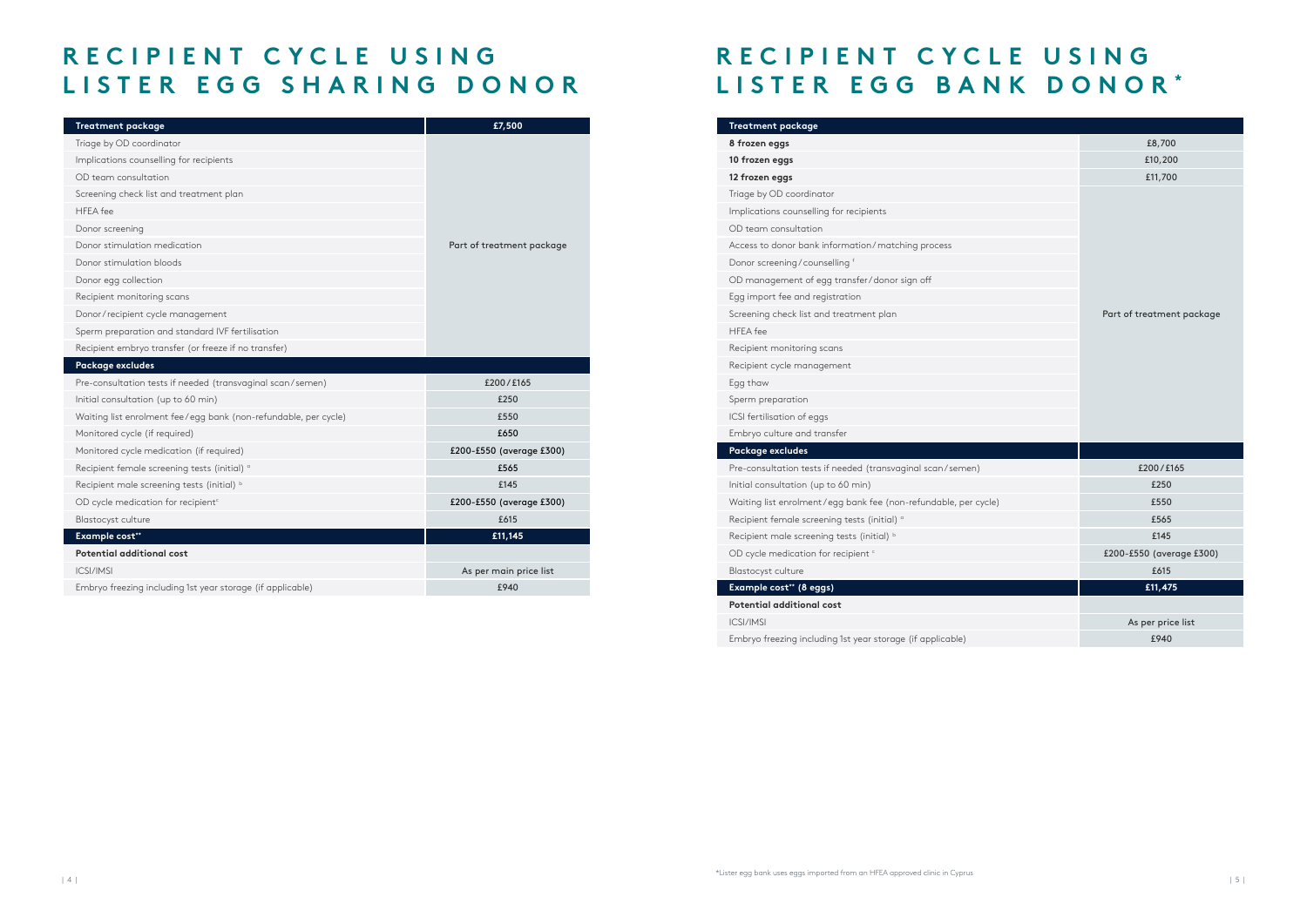### R E C I P I E N T C Y C L E U S I N G **KNOWN DONOR**

# R E C I P I E N T C Y C L E U S I N G **EMBRYO DONOR**

| Treatment package                                          | £6,550                    |
|------------------------------------------------------------|---------------------------|
| Triage by OD coordinator                                   |                           |
| Implications counselling for recipients                    |                           |
| OD team consultation - recipient                           |                           |
| Implications counselling for donor                         |                           |
| OD team consultation - donor                               |                           |
| Joint counselling for recipients and donor                 |                           |
| Screening check list and treatment plan                    |                           |
| <b>HFEA</b> fee                                            | Part of treatment package |
| Donor stimulation medication                               |                           |
| Donor stimulation bloods                                   |                           |
| Donor egg collection                                       |                           |
| Recipient monitoring scans                                 |                           |
| Donor/recipient cycle management                           |                           |
| Sperm preparation and standard IVF fertilisation           |                           |
| Recipient embryo transfer (or freeze if no transfer)       |                           |
| Package excludes                                           |                           |
| Recipient                                                  |                           |
| Pre-consultation tests if needed (transvaginal scan/semen) | £200/£165                 |
| Initial consultation (up to 60 min)                        | £250                      |
| Monitored cycle (if required)                              | £650                      |
| Monitored cycle medication (if required)                   | £200-£550 (average £300)  |
| Recipient female screening tests (initial) <sup>a</sup>    | £565                      |
| Recipient male screening tests (initial) b                 | £145                      |
| OD cycle medication for recipient c                        | £200-£550 (average £300)  |
| Blastocyst culture                                         | £615                      |
| <b>Donor</b>                                               |                           |
| Donor AMH and scan                                         | £120/£200                 |
| Donor initial consultation (up to 60 min)                  | £250                      |
| Donor initial screening (6 month validity) d               | £1500                     |
| Donor pre-treatment screening <sup>e</sup>                 | £725                      |
| Donor compensation fee (paid to donor if requested)        | £750                      |
| Example cost**                                             | £13,285                   |
| <b>Potential additional cost</b>                           |                           |
| <b>ICSI/IMSI</b>                                           | As per price list         |
| Embryo freezing including 1st year storage (if applicable) | £940                      |

| <b>Treatment package</b>                                                                                                                                                                | £4,995                        |  |
|-----------------------------------------------------------------------------------------------------------------------------------------------------------------------------------------|-------------------------------|--|
| Triage by OD Coordinator                                                                                                                                                                |                               |  |
| Implications counselling for Recipients                                                                                                                                                 |                               |  |
| OD Team consultation                                                                                                                                                                    |                               |  |
| Screening Check list and treatment plan                                                                                                                                                 |                               |  |
| <b>HFEA</b> fee                                                                                                                                                                         | Part of treatment package     |  |
| Donor Screening                                                                                                                                                                         |                               |  |
| Recipient Monitoring Scans                                                                                                                                                              |                               |  |
| Donor/Recipient Cycle Management                                                                                                                                                        |                               |  |
| Recipient Embryo Transfer                                                                                                                                                               |                               |  |
| <b>Package excludes</b>                                                                                                                                                                 |                               |  |
| Pre-consultation Tests if needed (Transvaginal Scan)                                                                                                                                    | £200                          |  |
| Initial consultation (if needed)                                                                                                                                                        | £250 (new) / £170 (follow-up) |  |
| Recipient Female screening tests (initial) <sup>a</sup>                                                                                                                                 | £565                          |  |
| Cycle Medication for recipient c                                                                                                                                                        | £200-£550 (average £300)      |  |
| Example cost**                                                                                                                                                                          | £6,310                        |  |
| NOTE:<br>Should the embryos not survive the thawing process, you will be eligible for a full refund of<br>the above treatment package cycle fee (excluding medication and blood tests). |                               |  |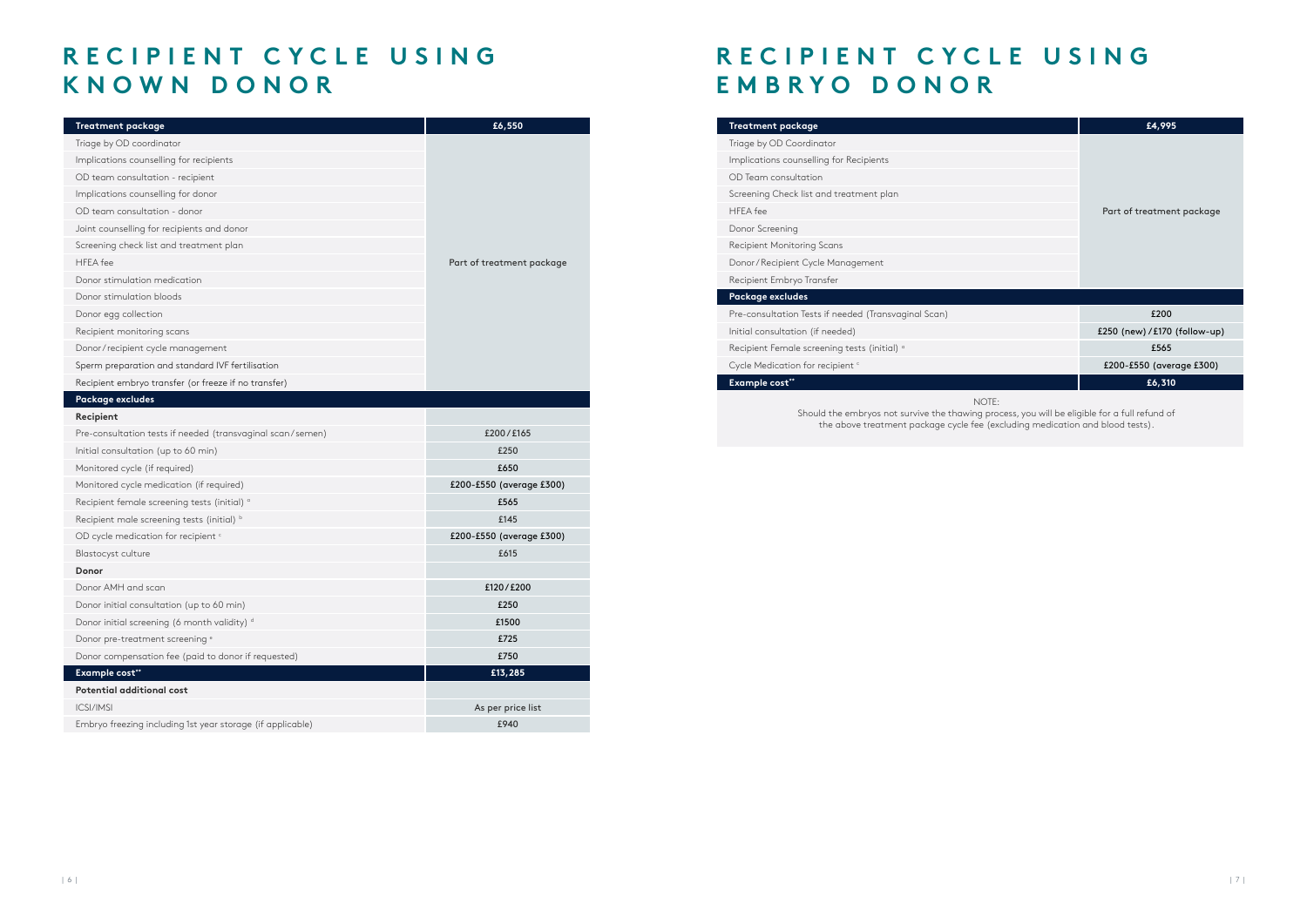# R E C I P I E N T C Y C L E U S I N G **ALTRUI-RECRUITED DONOR**

# R E C I P I E N T C Y C L E U S I N G **GRACE-RECRUITED DONOR**

| <b>Treatment package</b>                                   | £6,550                         |
|------------------------------------------------------------|--------------------------------|
| Triage by OD coordinator                                   |                                |
| Implications counselling for recipients                    |                                |
| OD team consultation                                       |                                |
| Implications counselling for donor                         |                                |
| OD team consultation - donor                               |                                |
| Screening check list and treatment plan                    |                                |
| <b>HFEA</b> fee                                            |                                |
| Donor stimulation medication                               | Part of treatment package      |
| Donor stimulation bloods                                   |                                |
| Donor egg collection                                       |                                |
| Recipient monitoring scans                                 |                                |
| Recipient cycle management                                 |                                |
| Sperm preparation and standard IVF fertilisation           |                                |
| Recipient embryo transfer (or freeze if no transfer)       |                                |
| Embryo culture and transfer                                |                                |
| Package excludes                                           |                                |
| Recipient                                                  |                                |
| Pre-consultation tests if needed (transvaginal scan/semen) | £200/£165                      |
| Initial consultation (up to 60 min)                        | £250                           |
| Monitored cycle (if required)                              | £650                           |
| Monitored cycle medication (if required)                   | £200-£550 (average £300)       |
| Recipient female screening tests (initial) <sup>a</sup>    | £565                           |
| Recipient male screening tests (initial) b                 | £145                           |
| OD cycle medication for recipient c                        | £200-£550 (average £300)       |
| Blastocyst culture                                         | £615                           |
| <b>Donor</b>                                               |                                |
| Altrui programme fee (paid to agency)                      | Altrui fee                     |
| Donor compensation fee (paid to agency)                    | Altrui fee                     |
| Donor AMH and transvaginal scan                            | £120/£200                      |
| Donor initial consultation (up to 60 min)                  | £250                           |
| Donor initial screening (6 month validity)                 | £1,500                         |
| Donor pre-treatment screening                              | £725                           |
| Example cost**                                             | £12,562 (excluding Altrui fee) |
| <b>Estimated total patient cost***</b>                     | £16,812 (including Altrui fee) |
| <b>Potential additional cost</b>                           |                                |
| <b>ICSI/IMSI</b>                                           | As per price list              |
| Embryo freezing including 1st year storage (if applicable) | £940                           |

| £6,550                    |
|---------------------------|
|                           |
| Part of treatment package |
|                           |

| £200/£165                     |
|-------------------------------|
| £250                          |
| £650                          |
| £200-£550 (average £300)      |
| £565                          |
| £145                          |
| £200-£550 (average £300)      |
| £615                          |
|                               |
| Grace Donor's Fee             |
| Grace Donor's Fee             |
| £120/£200                     |
| £250                          |
| £1,500                        |
| £725                          |
| £12,310 (excluding Grace fee) |
| 15,462 (including Grace fee)  |
|                               |

| <b>Treatment package</b>                                   | £6,550                        |
|------------------------------------------------------------|-------------------------------|
| Triage by OD coordinator                                   |                               |
| Implications counselling for recipients                    |                               |
| OD team consultation                                       |                               |
| Implications counselling for donor                         |                               |
| OD team consultation - donor                               |                               |
| Screening check list and treatment plan                    |                               |
| <b>HFEA</b> fee                                            |                               |
| Donor stimulation medication                               | Part of treatment package     |
| Donor stimulation bloods                                   |                               |
| Donor egg collection                                       |                               |
| Recipient monitoring scans                                 |                               |
| Recipient cycle management                                 |                               |
| Sperm preparation and standard IVF fertilisation           |                               |
| Recipient embryo transfer (or freeze if no transfer)       |                               |
| Package excludes                                           |                               |
| Recipient                                                  |                               |
| Pre-consultation tests if needed (transvaginal scan/semen) | £200/£165                     |
| Initial consultation (up to 60 min)                        | £250                          |
| Monitored cycle (if required)                              | £650                          |
| Monitored cycle medication (if required)                   | £200-£550 (average £300)      |
| Recipient female screening tests (initial) <sup>a</sup>    | £565                          |
| Recipient male screening tests (initial) b                 | £145                          |
| OD cycle medication for recipient c                        | £200-£550 (average £300)      |
| Blastocyst culture                                         | £615                          |
| Donor                                                      |                               |
| Grace programme fee (paid to agency)                       | <b>Grace Donor's Fee</b>      |
| Donor compensation fee (paid to agency)                    | <b>Grace Donor's Fee</b>      |
| Donor AMH and scan                                         | £120/£200                     |
| Donor initial consultation (up to 60 min)                  | £250                          |
| Donor initial screening (6 month validity) d               | £1,500                        |
| Donor pre-treatment screening <sup>e</sup>                 | £725                          |
| Example cost**                                             | £12,310 (excluding Grace fee) |
| <b>Estimated total patient cost***</b>                     | 15,462 (including Grace fee)  |
| Potential additional cost                                  |                               |
| <b>ICSI/IMSI</b>                                           | As per price list             |
|                                                            |                               |

Embryo freezing including 1st year storage (if applicable) **Example 2018** 2019 12:30 EP40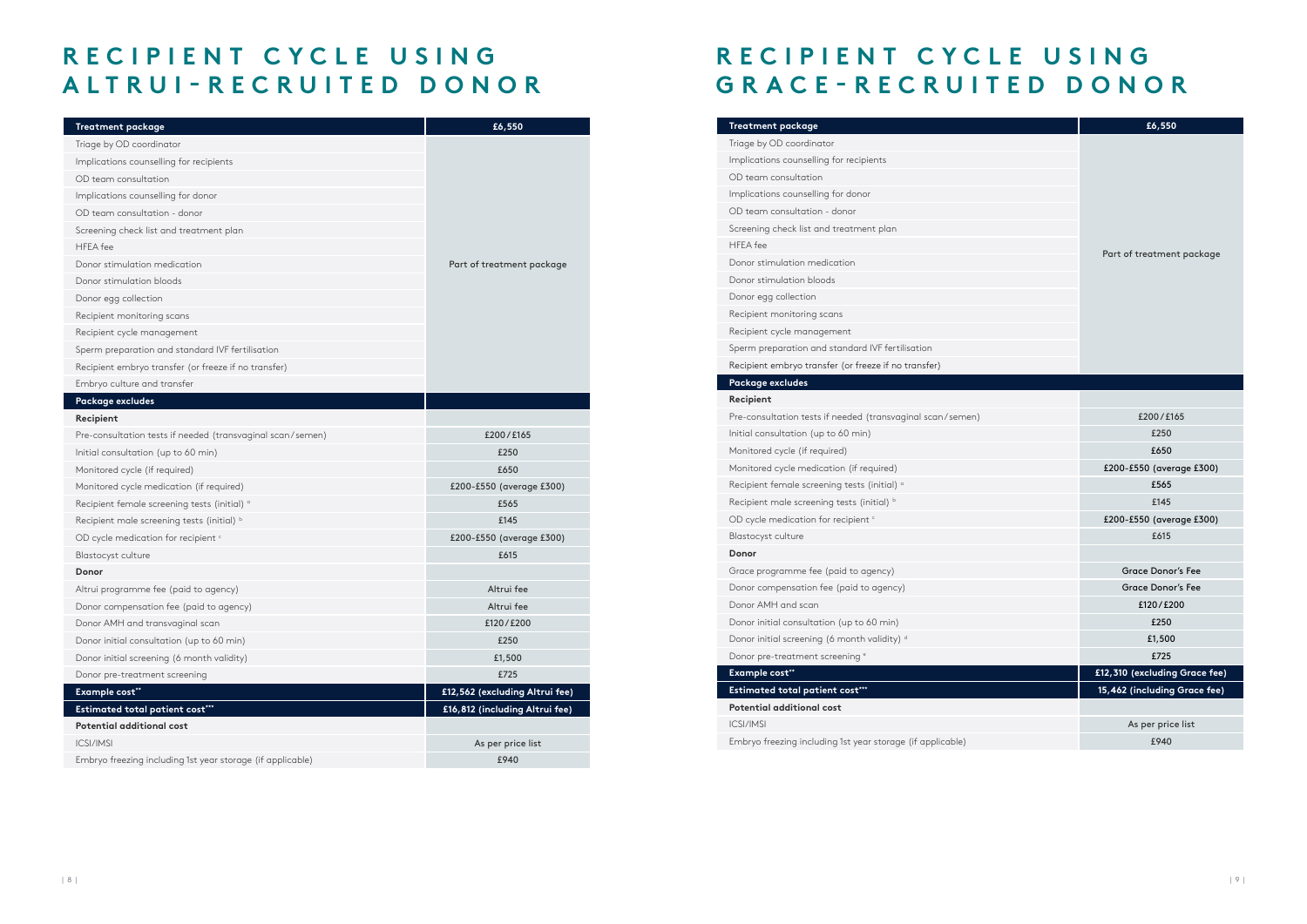# **R E C I P I E N T C Y C L E U S I N G A P R I C I T Y D O N O R P A T H W A Y**

| <b>RECIPIENT PARENTS</b>                                   | 1ST CYCLE                               |  |
|------------------------------------------------------------|-----------------------------------------|--|
| <b>Treatment package</b>                                   | £4,200                                  |  |
| Triage by OD coordinator                                   |                                         |  |
| Initial recipient consultation (up to 60 min)              |                                         |  |
| Implications counselling for recipients                    |                                         |  |
| OD team consultation                                       |                                         |  |
| Monitored cycle (if required)                              |                                         |  |
| Recipient female screening tests (initial) <sup>a</sup>    |                                         |  |
| Screening check list and treatment plan                    | Part of treatment package               |  |
| <b>HFEA</b> fee                                            |                                         |  |
| Recipient monitoring scans                                 |                                         |  |
| Recipient cycle management                                 |                                         |  |
| Sperm preparation and standard IVF fertilisation           |                                         |  |
| Blastocyst culture                                         |                                         |  |
| Recipient embryo transfer (or freeze if no transfer)       |                                         |  |
| Package excludes                                           |                                         |  |
| Recipient                                                  |                                         |  |
| Pre-consultation tests if needed (transvaginal scan/semen) | £200/£165                               |  |
| Monitored cycle medication (if required)                   | £200-£550 (average £300)                |  |
| Recipient male screening tests (initial) b                 | £145                                    |  |
| OD cycle medication for recipient c                        | £200-£550 (average £300)                |  |
| Donor                                                      |                                         |  |
| Apricity programme management fee                          |                                         |  |
| Donor compensation fee                                     |                                         |  |
| Donor AMH and scan                                         |                                         |  |
| Donor initial consultation (up to 60 min)                  |                                         |  |
| Donor OD team consultation                                 | Apricity fee package                    |  |
| Implications counselling for donor                         |                                         |  |
| Donor initial screening (6 month valid) <sup>d</sup>       |                                         |  |
| Donor pre-treatment screening <sup>e</sup>                 |                                         |  |
| Donor egg collection                                       |                                         |  |
| Example cost**                                             | £5,310 patient (excluding Apricity fee) |  |
| <b>Estimated total patient cost***</b>                     | £14,795 (including Apricity fee)        |  |
| <b>Potential additional cost</b>                           |                                         |  |
| <b>ICSI/IMSI</b>                                           | As per price list                       |  |
| Embryo freezing including 1st year storage (if applicable) | £940                                    |  |

# **R E C I P I E N T C Y C L E U S I N G A P R I C I T Y D O N O R P A T H W A Y ( E M B R Y O F R E E Z E A N D F R O Z E N T R A N S F E R )**

| <b>RECIPIENT PARENTS</b>                                   | <b>1ST CYCLE</b>          |
|------------------------------------------------------------|---------------------------|
| <b>Treatment package</b>                                   | £4,450                    |
| Triage by OD coordinator                                   |                           |
| Initial recipient consultation (up to 60 min)              |                           |
| Implications counselling for recipients                    |                           |
| OD team consultation                                       |                           |
| Recipient female screening tests (initial) <sup>a</sup>    |                           |
| Screening check list and treatment plan                    |                           |
| <b>HFEA</b> fee                                            | Part of treatment         |
| Recipient cycle management                                 |                           |
| Sperm preparation and standard IVF fertilisation           |                           |
| Blastocyst culture                                         |                           |
| Embryo freeze                                              |                           |
| Recipient monitoring scans in frozen cycle                 |                           |
| Embryo transfer in frozen cycle                            |                           |
| Package excludes                                           |                           |
| Recipient                                                  |                           |
| Pre-consultation tests if needed (transvaginal scan/semen) | £200/£165                 |
| Recipient male screening tests (initial) <sup>b</sup>      | £145                      |
| OD cycle medication for recipient <sup>c</sup>             | £200-£550 (averac         |
| Donor                                                      |                           |
| Apricity programme management fee                          |                           |
| Donor compensation fee                                     |                           |
| Donor AMH and scan                                         |                           |
| Donor initial consultation (up to 60 min)                  |                           |
| Donor OD team consultation                                 | Apricity fee pac          |
| Implications counselling for donor                         |                           |
| Donor initial screening (6 month valid)d                   |                           |
| Donor pre-treatment screening <sup>e</sup>                 |                           |
| Donor egg collection                                       |                           |
| Example cost**                                             | £5,115 patient (excluding |
| <b>Estimated total patient cost***</b>                     | £14,745 (including Ap     |
| Potential additional cost                                  |                           |
| <b>ICSI/IMSI</b>                                           | As per price I            |

Embryo freezing including 1st year storage (if applicable) **EXAM** Embryo freezing including 1st year storage (if applicable)

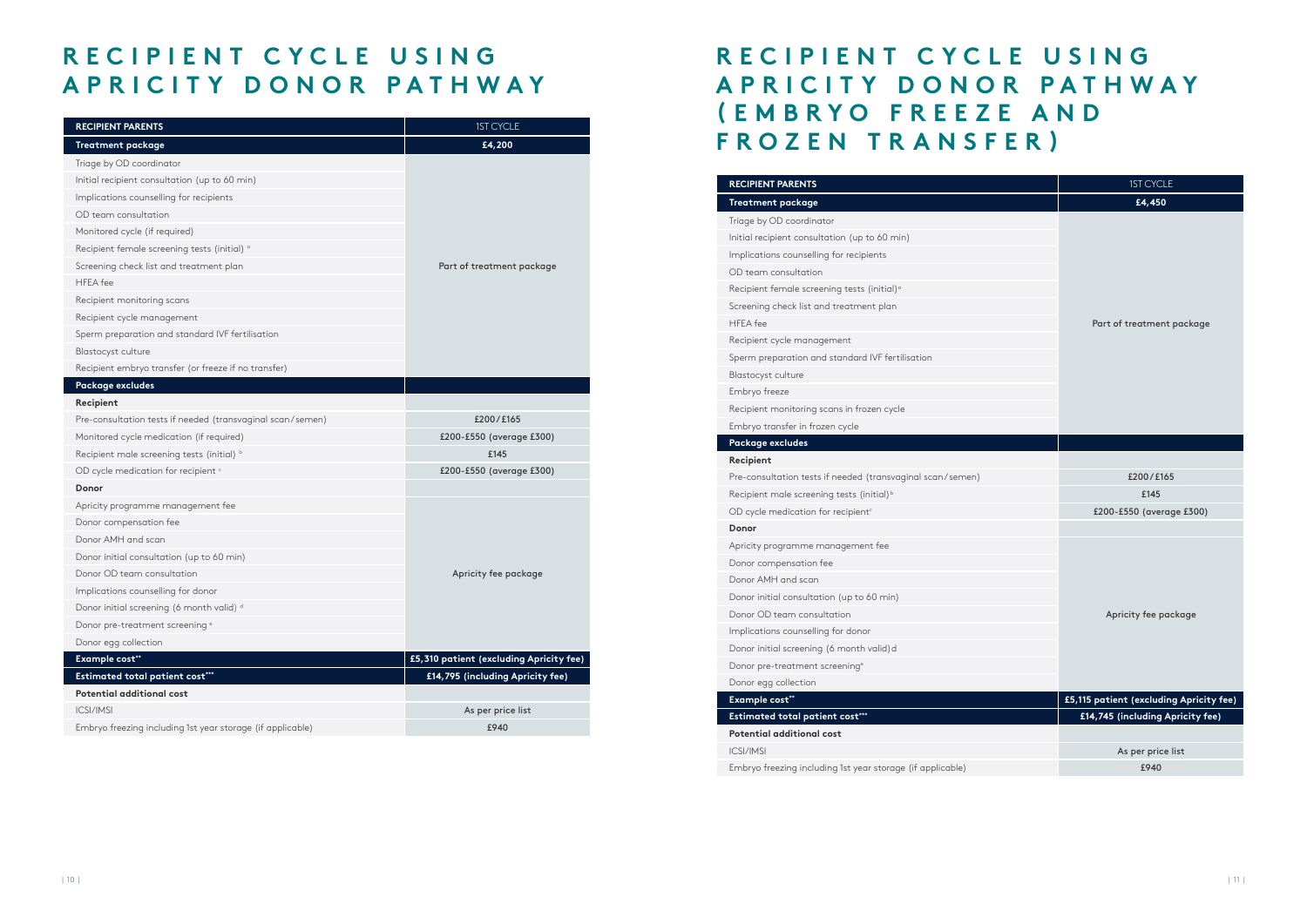### **R E C I P I E N T C Y C L E U S I N G S E L F - R E C R U I T E D I N T E R S O N O UKRAINE DONOR**

| <b>Treatment package</b>                                                                          | £4,180                             |
|---------------------------------------------------------------------------------------------------|------------------------------------|
| Triage by OD coordinator                                                                          |                                    |
| Implications counselling for recipients                                                           |                                    |
| OD team consultation and link patient with egg bank                                               |                                    |
| Screening check list and treatment plan                                                           |                                    |
| OD management of egg transfer/donor sign off                                                      |                                    |
| <b>HFEA</b> fee                                                                                   |                                    |
| Recipient monitoring scans                                                                        | Part of treatment package          |
| Recipient cycle management                                                                        |                                    |
| Egg thaw                                                                                          |                                    |
| Sperm preparation                                                                                 |                                    |
| ICSI fertilisation of eggs                                                                        |                                    |
| Embryo culture and transfer                                                                       |                                    |
| Package excludes                                                                                  |                                    |
| Recipient                                                                                         |                                    |
| Pre-consultation tests if needed (transvaginal scan/semen)                                        | £200/£165                          |
| Initial consultation (up to 60 min)                                                               | £250                               |
| Waiting list enrolment/Egg Bank fee (non-refundable, per cycle)                                   | £550                               |
| Recipient female screening tests (initial) <sup>a</sup>                                           | £565                               |
| Recipient male screening tests (initial) b                                                        | £145                               |
| OD cycle medication for recipient c                                                               | £200-£550 (average £300)           |
| Blastocyst culture                                                                                | £615                               |
| <b>Donor</b>                                                                                      |                                    |
| Donor screening/counselling <sup>9</sup>                                                          | Egg bank fee (approx. 2,000 euros) |
| Donor egg fee                                                                                     | Egg bank fee(approx. 2,000 euros)  |
| 6 oocytes                                                                                         | 2,400 euros                        |
| 8 oocytes                                                                                         | 3200 euros                         |
| 12 oocytes                                                                                        | 4800 euros                         |
| Egg Import Fee                                                                                    | Egg bank fee(approx. 2,000 euros)  |
| (OD inform lab donor accepted - lab register case - lab liaise with egg bank for transportation.) |                                    |
| Example cost**                                                                                    | £6,420 (excluding bank fee)        |
| Estimated total patient cost***                                                                   | £11,405 (including bank fee)       |
| <b>Potential additional cost</b>                                                                  |                                    |
| <b>ICSI/IMSI</b>                                                                                  | As per price list                  |
| Embryo freezing including 1st year storage (if applicable)                                        | £940                               |

- HIV 1 & 2, Hepatitis B Surface antigen, Hepatitis B Core antibody and Hepatitis C antibody
- VDRL (syphilis)
- HTLV | & II
- CMV IgG & IgM
- Chlamydia
- Gonorrhoea
- Full blood count

# **K E Y F O R E G G DONATION PRICES**

#### **a)**

#### Recipient female screening tests (initial)

- Virology (HIV 1&2, Hep B core antibodies, Hep B surface antigen, Hep C antibodies)
- Thyroid profile
- Full blood count
- CMV IgG and IgM
- Blood pressure
- Chlamydia
- Rubella IgG
- 

#### **b)** Recipient male screening tests (initial)

• Virology (HIV 1&2, Hep B core antibodies, Hep B surface antigen, Hep C antibodies)

#### **c)**

\*\*This is an example cost for what we believe the patient would pay to the Lister \*\*\* This is what we believe would be the total cost including external fees.

Please note for recipients who choose to cancel/abandon a cycle after a donor has been prepared for egg donation, there is a £1,665 abandoned cycle fee.

• OD cycle medication for recipient types of medication: Synarel nasal spray, Suprecur nasal spray, Suprecur injections, Progynova, Cyclogest, Vagifem, Estraderm Patches, Aspirin, Viagra, Prontogest

#### **d)**

#### Donor initial screening (6 month valid)

• Thyroid profile • Blood group

• Rectal swab

- Cystic fibrosis (CF)
- Chromosome study
- Haemoglobinopathy
- Tay-Sachs disease if Jewish
- Trypanosoma cruzi (American trypanosomiasis)

• Cervical smear

• Malaria • Zika

### **e)**

#### Donor pre-treatment screening

- 
- 
- HIV 1 and 2, Hepatitis B and Hepatitis C (NAT-PCR)
- HIV 1 & 2, Hepatitis B surface antigen, Hepatitis B core antibody and Hepatitis C antibody
- VDRL (syphilis)
- $\cdot$  HTLV  $|8$  II
- CMV IgG & IgM • Chlamydia
- Gonorrhoea
- 

### **f)**

#### Cyprus donor screening / counselling

- HIV 1 &2, Hepatitis B surface antigen, Hepatitis B core antibody and Hepatitis C antibody
- VDRL (syphilis)
- $\cdot$  HTLV  $|8$  II
- CMV IgG & IgM
- Chlamydia
- Gonorrhoea
- Full blood count
- Blood group
- Cystic fibrosis
- Chromosome study
- Haemoglobinopathy
- Tay-Sachs disease if Jewish
- Cervical smear
- Trypanosoma cruzi (American trypanosomiasis)
- Malaria
- STDX (HIV 1 and 2, Hepatitis B and Hepatitis C (NAT-PCR)
- HIV 1 & 2, Hepatitis B surface antigen, Hepatitis B core antibody and Hepatitis C antibody
- VDRL (syphilis)
- $\cdot$  HTLV  $8$  II
- Chlamydia
- Gonorrhoea

#### **g)**

#### Ukraine Donor Screening / Counselling

- HIV 1/2/0, T.Pallidum, Hepatitis B, Hepatitis C, Chlamydia, Gonorrhoeae, CMV IgG & IgM,
- Cystic fibrosis
- Karyotyping
- Fragile X
- SMA
- Vaginal swab
- Pap smear
- AMH
- Estradiol
- General blood count + clotting test
- Blood type and Rh-factor